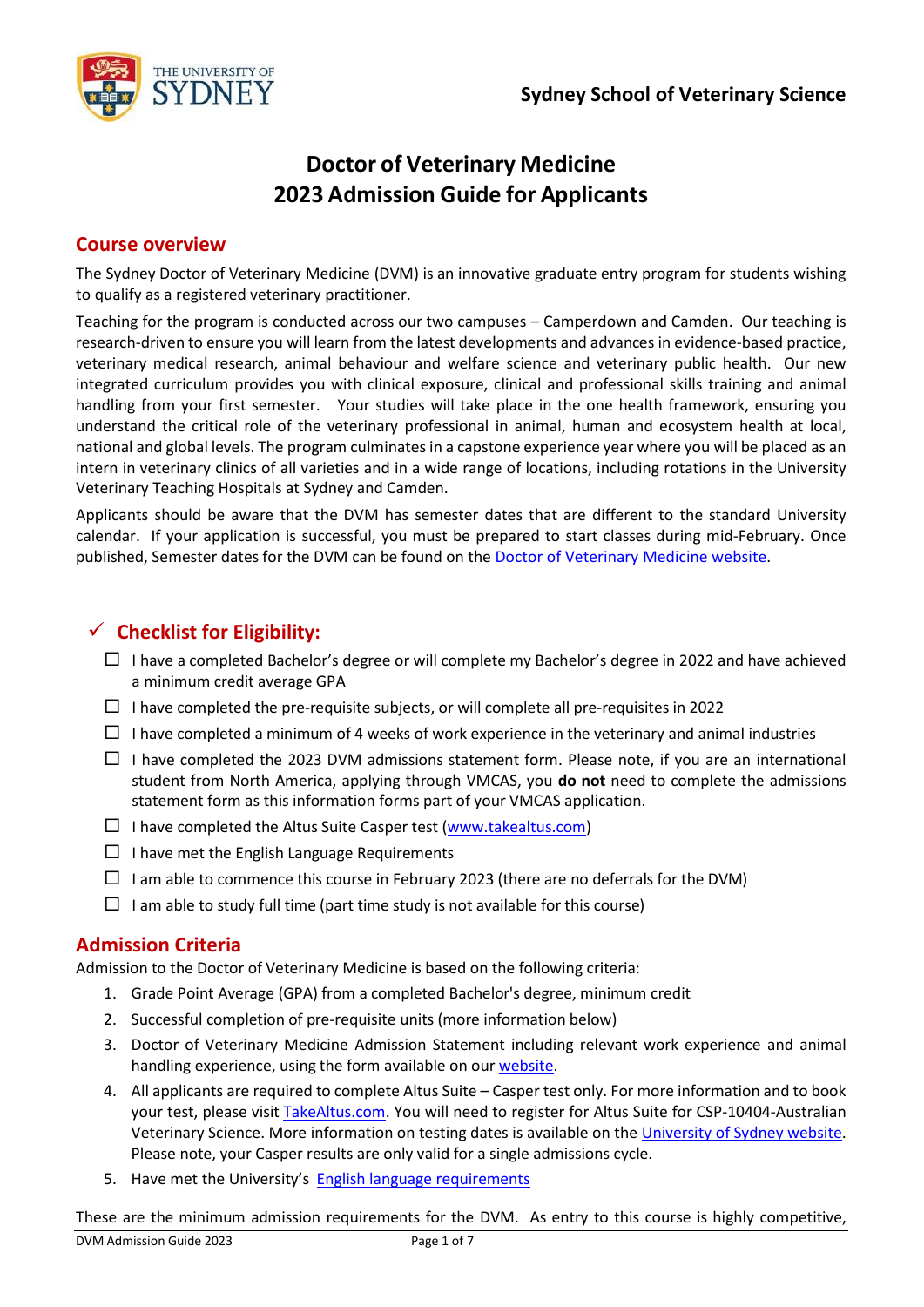students who meet the minimum requirements are then ranked according to academic performance, admission statement and situational judgement testing results, and available places offered to top ranked candidates.

## **2022 Timeline for 2023 intake**

| <b>Dates</b>                  | <b>Domestic and International Application and Offer Timelines</b>     |
|-------------------------------|-----------------------------------------------------------------------|
| 12 May 2022                   | Applications open                                                     |
| 15 September 2022             | Applications including VMCAS applications close September 15, 2022 at |
|                               | 12:00 midnight Eastern Time.                                          |
| 21 July 2022                  | <b>Casper Test Available Assessment Dates</b>                         |
| 24 August 2022                |                                                                       |
| 16 September 2022             |                                                                       |
| October 2022                  | <b>Applications Assessment.</b>                                       |
|                               | Faculty and industry representative selection panels convene to rank  |
|                               | applicants.                                                           |
| November 2022                 | Offers made.                                                          |
| December 2022                 | Late offers may be made if places still available.                    |
| 3 January 2023                | Deadline for submission of final documentation for students who have  |
| 12:00 midnight Australian EST | received conditional offers.                                          |
| Mid-February 2023 (Date TBC)  | Course commences                                                      |

*\*NOTE: No late applications will be accepted under any circumstances.*

## **How the admissions criteria will be used for** *domestic* **applications**

Due to high demand, admission for domestic candidates is highly competitive. All applicants will be ranked for offers of admissions as follows:

- 1. Domestic applicants must meet minimum credit average GPA.
- 2. Applicants who meet the GPA will be screened for pre-requisite completion and ranked on their GPA to create a shortlist.
- 3. All shortlisted applications will be assessed and ranked for non-academic criteria as demonstrated by the Admissions Statement, by a separate admissions panel. Casper test results, GPA and other academic information are not provided to this panel.
- 4. Offers will be made to the top-ranking applicants following a ranking process that combines academic and non-academic criteria, until the quota is met.

## **How the admissions criteria will be used for** *international* **applications**

International applications will be assessed at the same time as domestic applications. Applicants will be assessed for admissions as follows:

- 1. International applicants must meet minimum credit average GPA.
- 2. International applicants must also demonstrate **English [language proficiency](http://sydney.edu.au/future-students/international/postgraduate/coursework/entry-requirements/english-language.shtml) (Minimum IELTS of 7.0 and** no band below 7.0).
- 3. Applicants who meet the GPA and English requirements will be screened for pre-requisite completion and ranked on their GPA to create a shortlist.
- 4. All shortlisted applications will be assessed and ranked for non-academic criteria, as demonstrated by the Admission Statement, by a separate Admissions Panel. Casper test results, GPA and other academic information are not provided to this panel.
- 5. Offers will be made to the top-ranking applicants following a ranking process that combines academic and non-academic criteria, until the quota is met

## **Grade Point Average (GPA)**

All applicants must have completed or be in the final year of a bachelor's degree at the time of application.

The GPA is calculated over the entire duration of the bachelor's degree and all years of study are weighted equally. Results from *completed* Honours and postgraduate coursework degrees are considered in the GPA calculation. The discipline of the bachelor's degree is not considered during the ranking process. Where a student has attempted more than one bachelor's degree program: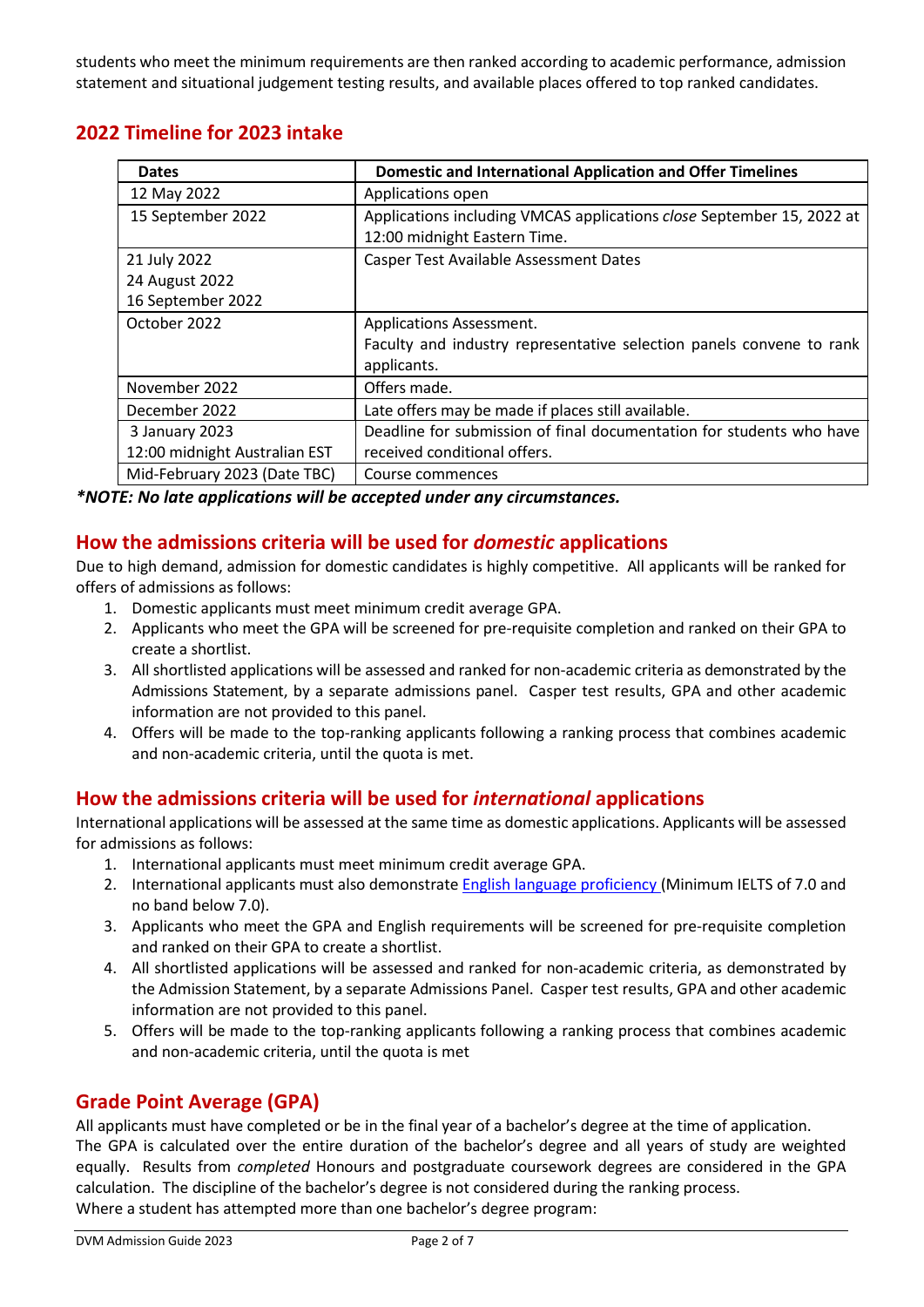- a. the GPA used shall be from the completed bachelor's degree only, incomplete degree results will not be included; and
- b. where there are more than one completed bachelor's degrees, the best GPA will be used.

## **Pre-requisite requirements**

Applicants must have successfully completed one semester of study in general chemistry (physical and inorganic), organic chemistry, biology and biochemistry at bachelor's degree level to be eligible for entry. Details of your pre-requisite studies should be entered into the Admissions Statement and uploaded with your online application.

University of Sydney units of study that meet the pre-requisite requirements are provided as examples of the content that all applicants are assumed to have prior knowledge of. Studentsseeking advice on eligibility of units should make an assessment based on the information for the University of Sydney units provided. Please note that the Faculty cannot assess pre-requisites prior to application.

| DVM pre-requisite requirement                  | University of Sydney units that meets this requirement                                                                                                                    |
|------------------------------------------------|---------------------------------------------------------------------------------------------------------------------------------------------------------------------------|
| General chemistry*<br>(physical and inorganic) | CHEM1111 Chemistry 1A or CHEM1911 Chemistry 1A (Advanced)                                                                                                                 |
| Organic chemistry                              | CHEM1112 Chemistry 1B or CHEM1912 Chemistry 1B(Advanced)                                                                                                                  |
| <b>Biology</b>                                 | BIOL1006 and/or BIOL1007                                                                                                                                                  |
| Biochemistry                                   | AVBS2005 Animal Energetics and Homeostasis or VETS1032 Animal<br>Energetics and Homeostasis or BCMB2001 Biochemistry and Molecular<br>Biology, BCMB2002 Proteins in Cells |

\* *Fundamental Chemistry (CHEM1011/CHEM1012) and the Supplementary course meet the General Chemistry prerequisite (University of Sydney only units)*

Completion of the pre-requisite science subjects is critical to the study of veterinary medicine and for obtaining professional accreditation. If you have not completed the pre-requisites you cannot be considered for a place in the DVM.

### **What is one semester of study?**

You must have completed the equivalent of a standard, semester-long unit of study at the University of Sydney i.e. 6 credit points. A full time load for one year at the University of Sydney is 48 credit points. Therefore a 6 credit point unit of study at the University of Sydney is equivalent to 1/8 or 12.5% of a standard full time load for one year (0.125 EFTSL).

### **What documentation about pre-requisites is required?**

As part of your application, you must submit an official academic transcript and a *detailed* outline for each of the units of study you have completed in fulfilment of the pre-requisite requirements. This documentation must be submitted with your online application or your application will not be assessed. The unit of study outlines should come from an official publication of the Provider University, such as the Faculty Handbook. The outline and transcript together must provide sufficient information to demonstrate that each unit you have completed in fulfilment of the pre-requisites is equivalent to 6 credit points at the University of Sydney and in the *correct subject area* i.e. 6 credit points of biology, 6 credit points of general chemistry, 6 credit points of organic chemistry and 6 credit points of biochemistry.

#### **What units of study will be accepted as pre-requisites?**

The Faculty will consider as pre-requisites any bachelor's degree level units of study, provided the documentation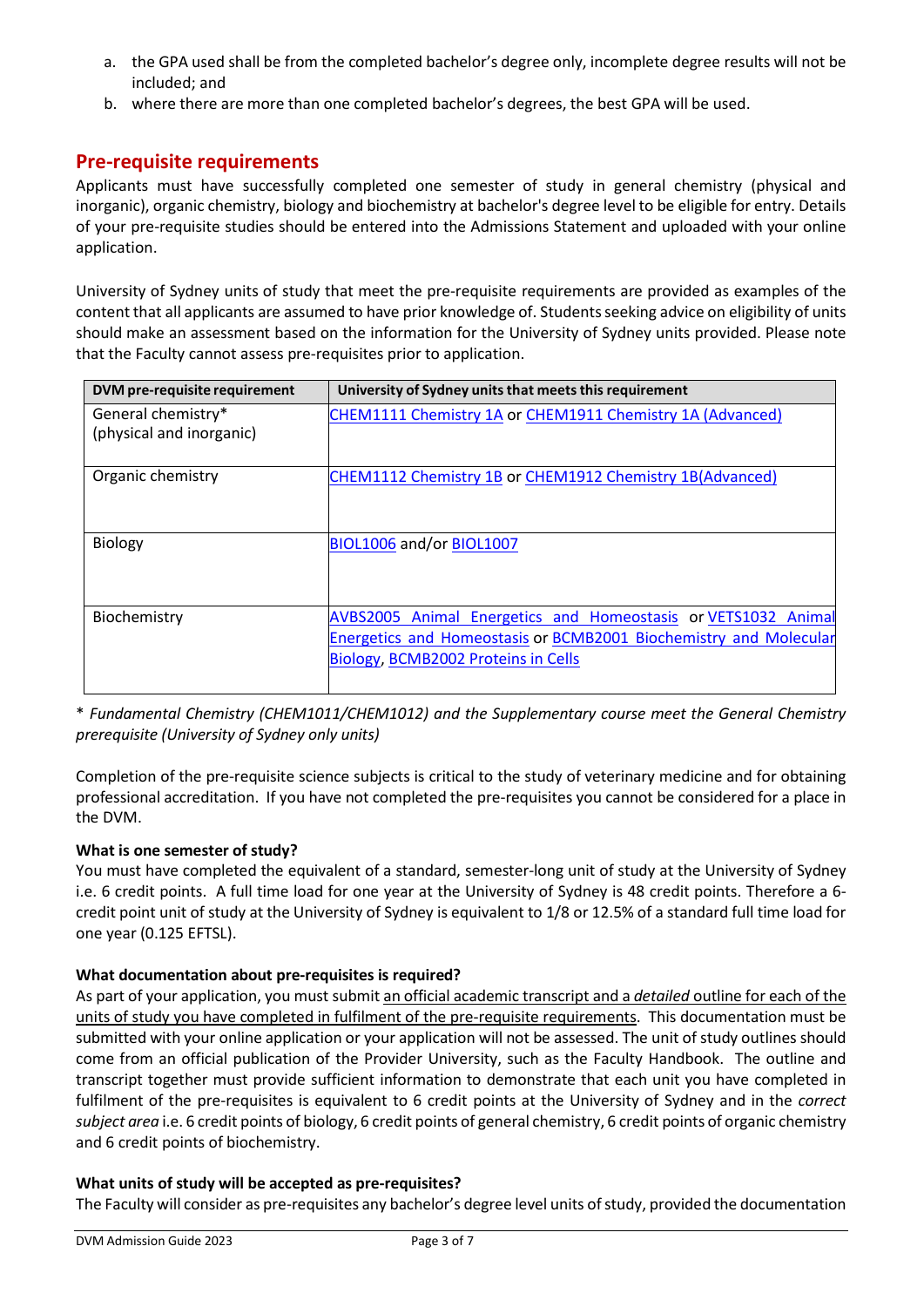submitted demonstrates that each unit/s isin the required subject area and is equivalent to 6 credit points at the University of Sydney. It is your responsibility to identify and rectify any specific gaps in knowledge or understanding.

## **Veterinary, animal handling and non-veterinary experience**

The purpose of the Admission Statement is to ensure you meet minimum course pre-requisites and determine your interest in, and commitment to animal health and welfare, and a career in veterinary practice, industry or research, as well as non-veterinary interests and achievements.

You should provide evidence of veterinary and animal handling experience through relevant experience in some or all of the following areas:

- Animal production industries such as sheep, cattle, pigs, goats, horses and poultry;
- Veterinary clinical practices; and
- Other relevant animal industry experience including but not limited to, government bodies, charities and research organisations.

You should also provide evidence of non-veterinary experience, achievements and awards.

You must attach supporting documents as evidence for each experience listed (reference, certificate, statement from employer, etc).

Please note, if you are an international student from North America, applying through VMCAS, you **do not** need to complete the Admissions Statement as this information will be captured by your VMCAS application.

To be considered for admission, you must have completed a **minimum of 4 weeks** (equivalent of 28 working days) **of veterinary and/or animal handling experience, a substantial portion of which must have been completed within the 3 years prior to application**. This experience must involve direct contact and hands-on experience with animals. Ideally, some of this experience would be completed in a veterinary practice. This is to enable our students to make a smooth transition into the University Veterinary Teaching Hospitals.

Offers will not be made to applicants who have not completed the minimum 28 days of veterinary and/or animal handling experience.

Applicants who can demonstrate the following will be highly regarded:

- Breadth of experience across a variety of species or depth of experience in a particular species;
- Research experience involving animals or animal models;
- Longer experiences, spanning several weeks or months;
- Longstanding commitment to/interest in the profession demonstrated by dates of experiences;
- Rural background and experience in Rural industry(s); and
- Community and leadership roles and responsibilities

#### **Other non-academic criteria**

In addition to veterinary and animal handling experience, applicants a required to provide a personal statement.

**All applicants are required to complete the CASPer** online testing, it is an open-response situational judgement test (SJT) that evaluates social intelligence and professionalism. When the testing is completed by the test date, they are rated and scored and sent out 14 days after the test date.

- Collaboration
- Equity
- Problem solving
- Empathy
- Ethics
- Self-awareness

Although there is no set of rules mandating what a strong personal statement should include, here are a few tips to help you successfully craft an effective personal statement: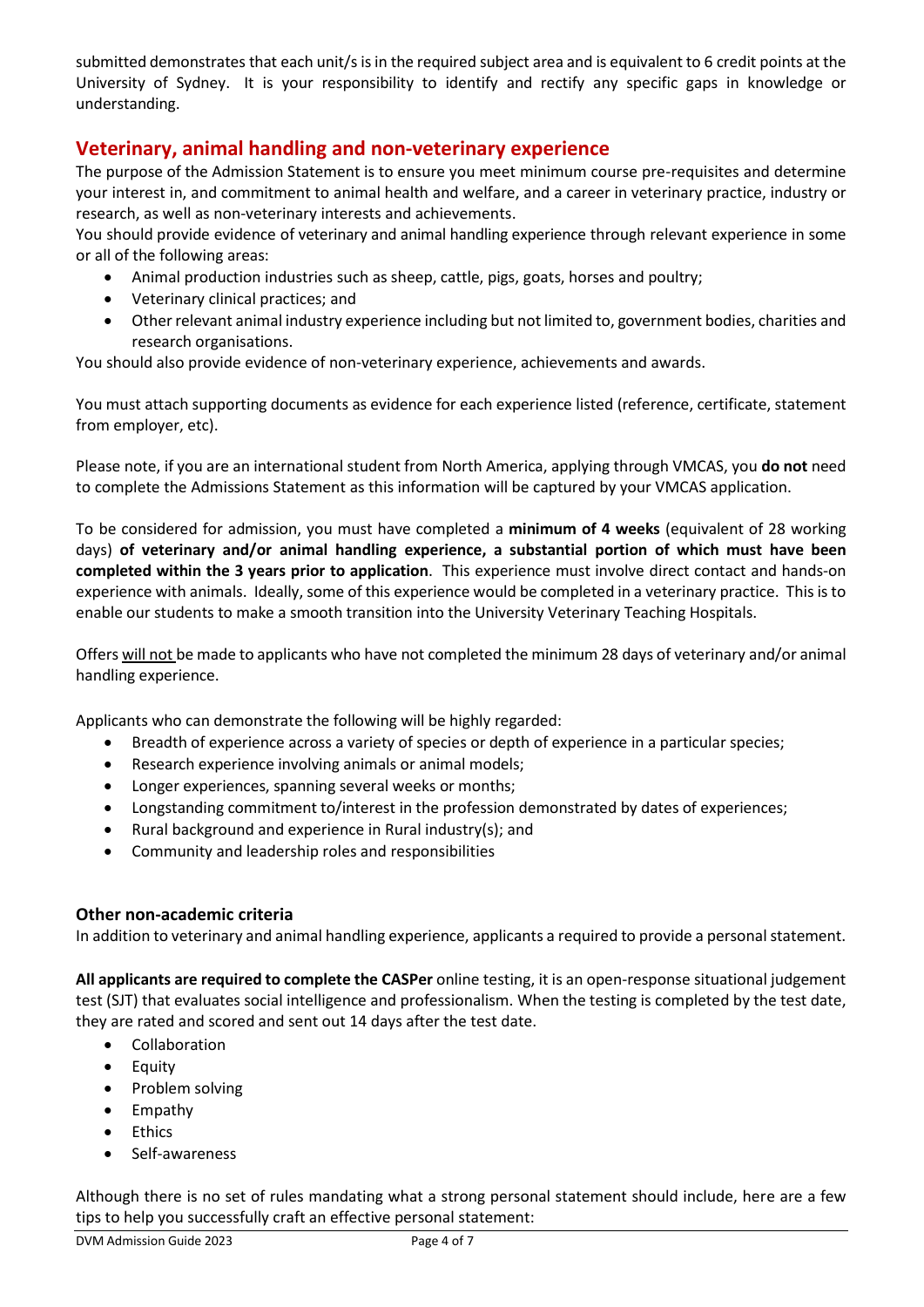- Explain a defining moment that helped steer you toward a career in veterinary medicine. Consider using that moment as the focal point of your essay.
- Be original and thoughtful: Discuss how you would contribute to the profession and patient care, all of which will help you stand out from other applicants.
- As you are telling us why you want to pursue a career in veterinary medicine, explain why you are a good candidate for veterinary school. Ask yourself—in a pile of 100 applications, would I enjoy reading my statement? Be sure to convey your passion for veterinary medicine in your statement.
- Many of you have had meaningful experiences with animals or veterinarians as children and these are important but should only be mentioned briefly.
- Your application materials already contain a summary of your accomplishments, so avoid repeating information from your transcripts or reference letters.
- Give yourself time to organize your thoughts, write well and edit as necessary.
- Ask yourself if this essay is a good representation of your character, ideals and aspirations.
- Don't forget to proofread!

It is really important that when writing your personal statement, you:

- Be yourself.
- Don't use jargon, clichés or big phrases that you would not use in daily conversation. Remember, veterinary admissions committees want to know about the real you.
- Ask a friend, relative or faculty advisor in your current University to read your essay and provide constructive criticism.

Please avoid:

- Writing what you think the admissions committee wants to hear.
- Using a gimmicky style or format.
- Waiting until the last minute to get started on your statement.

Your personal statement will be assessed on the following criteria:

- Originality and authenticity.
- Quality of writing skills.
- An understanding of the veterinary profession and the role of veterinarians in society from a personal perspective.
- A demonstrated commitment to the veterinary profession.
- Evidence of essential capabilities and attributes required for success in the veterinary profession.

More information on Casper testing and to book a test, please visi[t www.takealtus.com.](http://www.takealtus.com/) You will need to register for Altus Suite for CSP-10404-Australian Veterinary Science.

Please note, your Casper results are only valid for a single admissions cycle.

The Admission Statement will be assessed and ranked by a panel consisting of Faculty Representatives and Veterinary Industry stakeholders. Applicants are encouraged to submit a CV or resume with their online application.

### **Placements**

Sydney DVM students complete placements throughout the four-year program, in both rural and urban areas. Successful completion of this course is contingent on satisfactory performance in animal industry and clinical placements. For further information about placements, please visit our website.

### **Fees and Ancillary Costs**

The DVM is a full-time postgraduate degree with Commonwealth Supported Places (CSP) only for Domestic students. Tuition fees are set annually and published on the [University of Sydney website.](http://sydney.edu.au/courses/doctor-of-veterinary-medicine) International Students can find information regarding fees on th[e course website.](http://sydney.edu.au/courses/doctor-of-veterinary-medicine)

Please note, this program has other ancillary costs associated with the program. Further details can be found on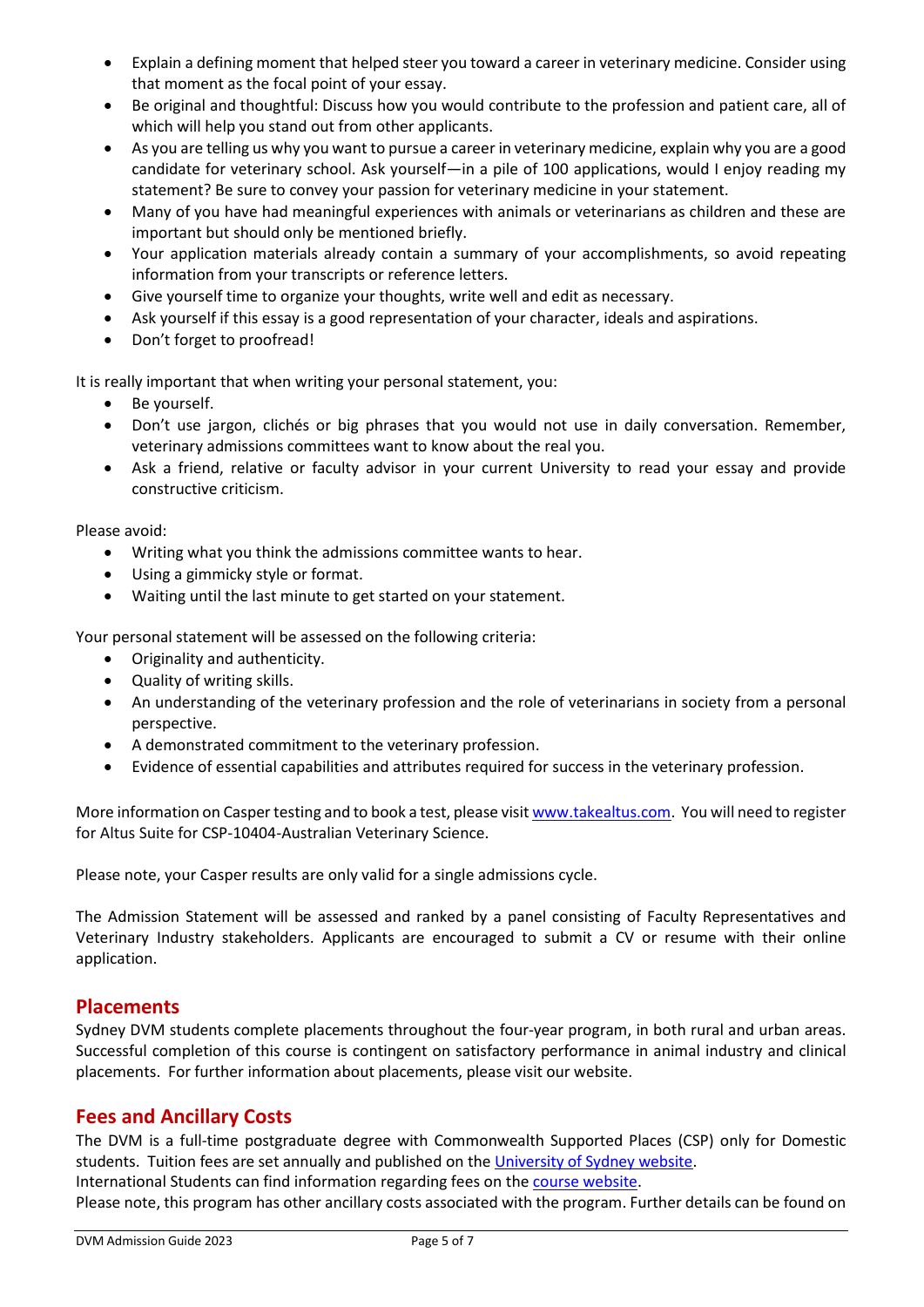### **How to apply**

Applicants must meet all entry requirements and have all necessary documentation to apply. Applications will only be assessed once all documentation has been received. Please refer to the admission timeline on Page 2 for relevant dates.

Applications for the Doctor of Veterinary Medicine must be submitted as outlined below:

#### *Domestic applicants*

Apply directly to the University of Sydney via the **Sydney Courses Website**. Complete the University of Sydney online application by midnight on **15 September, 2022**. Upload digital copies of the documents outlined above as prompted. *Late applications will not be accepted*, so applicants are advised to ensure their application is completed and all required documentation is successfully uploaded well prior to the closing deadline.

#### *International Applicants*

Applications will be accepted in one of the following methods:

- 1. Directly to the University of Sydney via the Sydney [Courses Website.](http://sydney.edu.au/courses/doctor-of-veterinary-medicine)
- 2. Via an authorised [international agent](https://www.sydney.edu.au/study/how-to-apply/international-students/global-agents.html) of the University.
- 3. Via VMCAS (North American applicants only)\*

International applicants must make their application as noted above **prior to 15 September 2022**. Applications will only be forwarded to the Faculty for assessment once all documentation has been received. Please refer to the timeline on Page 2 for offer dates.

#### *\*VMCAS for International Applicants from North America*

Applicants from North America are able to apply directly to the University of Sydney, or via the [Veterinary](http://www.aavmc.org/Students-Applicants-and-Advisors/Veterinary-Medical-College-Application-Service.aspx) [Medical College Application Service \(VMCAS\).](http://www.aavmc.org/Students-Applicants-and-Advisors/Veterinary-Medical-College-Application-Service.aspx) *VMCAS applicants do not have to complete the DVM Admissions Statement as this information will be captured during the VMCAS application process, however, VMCAS applicants MUST attach a detailed outline for each of the units of study completed in fulfilment of the prerequisite requirements. This documentation must be submitted with your VMCAS application or your application will not be assessed.* For 2023 commencement VMCAS Application deadline is **15 September 2022**.

## ✓ **Document checklist**

Scanned copies of the following documents must be uploaded during the online application process:

- $\square$  Passport or birth certificate and photo identification
- $\Box$  Holders of an Australia Permanent Residence visa must also provide the visa details page.
- $\Box$  Official transcripts for all tertiary study, including your Bachelor's degree and pre-requisite subjects
- $\Box$  Proof of completion of any previous tertiary qualification(s) if not stated on your transcripts
- $\Box$  DVM Admissions Statement for entry into the DVM for 2023– Not required for International applicants from North America, applying through VMCAS.
- Official subject or unit of study descriptions for pre-requisites subjects *all applicants including VMCAS applicants must provide*
- $\Box$  Where applicable, documentation regarding your exclusion from any course at a tertiary institution.
- $\Box$  Where applicable, English language test results (e.g. IELTS or TOEFL test results).
- $\square$  Evidence of name change, where relevant
- $\Box$  An official/authorised English translation of any document not issued in English and original language versions of those documents.

### **Offer and acceptance**

Firm offers are only made to applicants who are graduates. Offers made to applicants in the final year of their Bachelor degree are conditional on maintaining GPA and provision of final transcript by the deadline of  $3^{rd}$ January 2023. The **offer will lapse** if these **provisions are not met by the deadlines**.

Successful applicants are given a firm date by which to accept the offer of a place. Offers not accepted in writing by the date specified will lapse. Please note that offers for the DVM cannot be deferred.